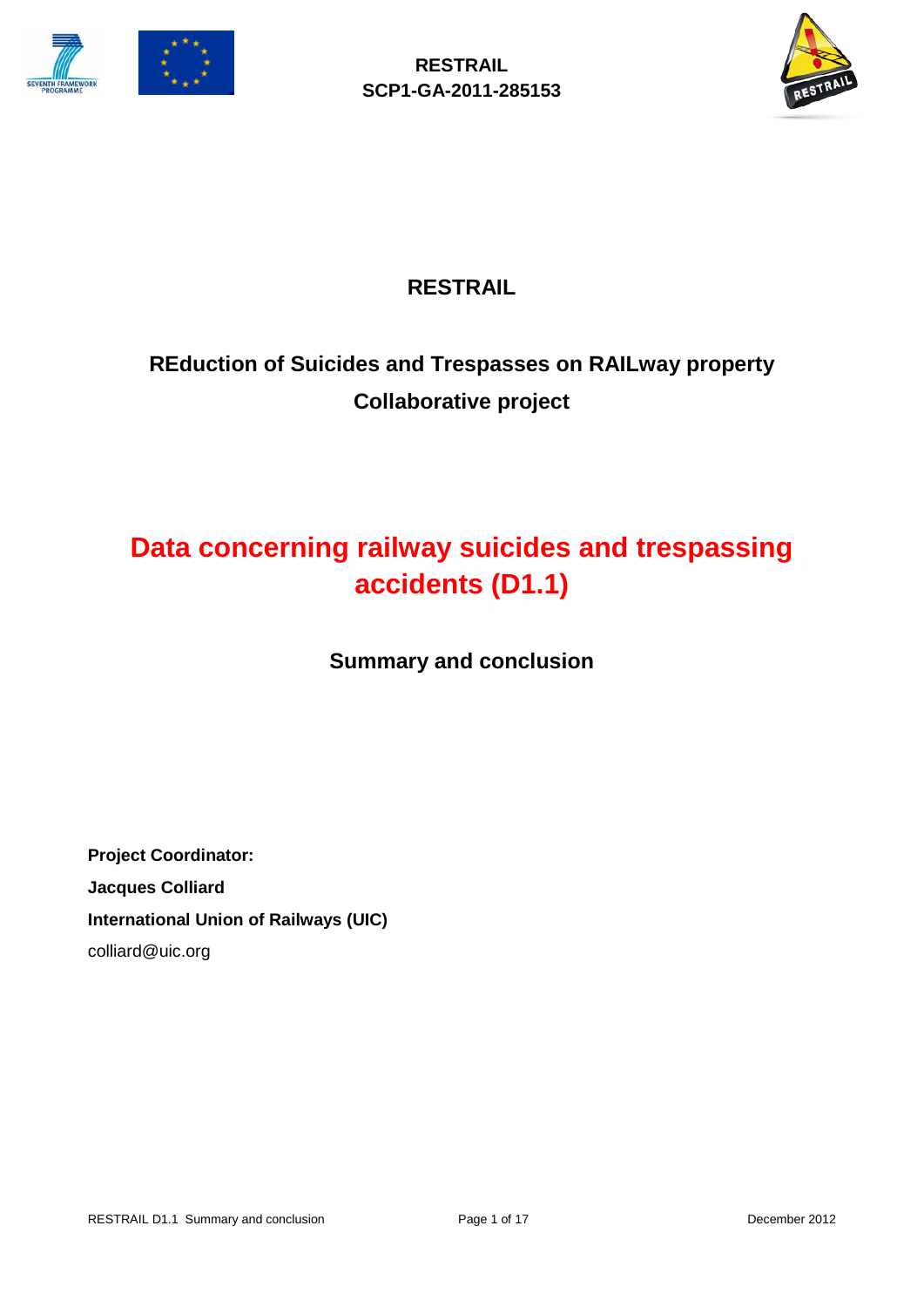



### **Document details:**

| Title                  | Summary and conclusion of D1.1 "Data concerning railway suicides<br>and trespassing accidents"             |
|------------------------|------------------------------------------------------------------------------------------------------------|
| Workpackage            | WP <sub>1</sub>                                                                                            |
| Date                   | 21.12.2012                                                                                                 |
| Authors                | Anne Silla (VTT), Veli-Pekka KALLBERG(VTT), Helena Rådbo(KAU), Sarah<br>Whalley (FFE), Brendan Ryan(UNOTT) |
| Responsible<br>Partner | VTT                                                                                                        |
| Document<br>Code       | <b>RESTRAIL D1-1-1212 Conclusions and recommendations</b>                                                  |

## **Dissemination level:**

| <b>PU</b> | <b>Public</b>                                                                             |  |
|-----------|-------------------------------------------------------------------------------------------|--|
| <b>PP</b> | Restricted to other programme participants (including the Commission Services)            |  |
| <b>RE</b> | Restricted to a group specified by the consortium (including the Commission)<br>Services) |  |
| co        | Confidential, only for members of the consortium (including the Commission<br>Services)   |  |

*Project co-funded by the European Commission within the Seventh Framework Programme*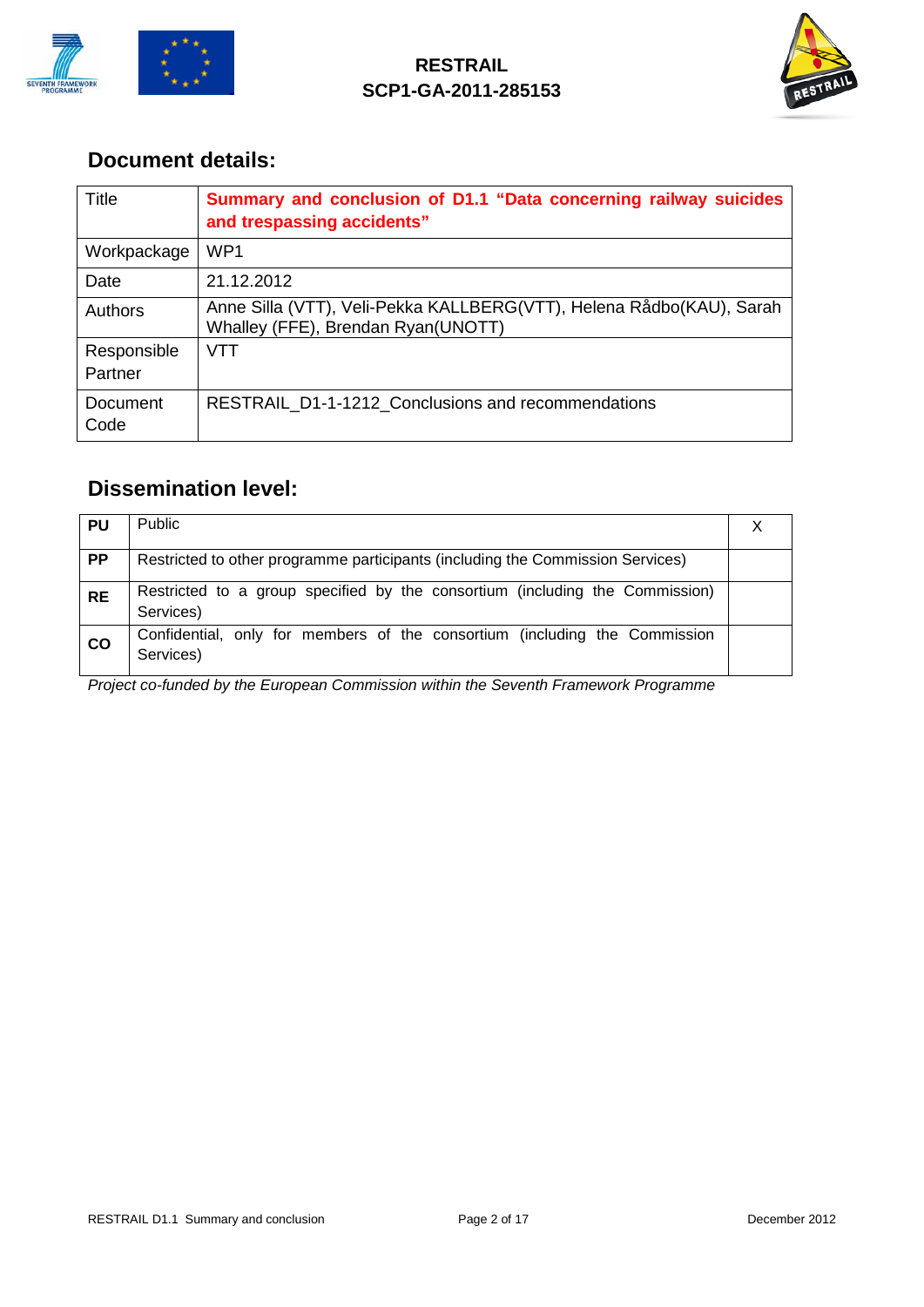



# **RESTRAIL Consortium**

|                | <b>List of Beneficiaries</b>                                                                                          |                                  |                |
|----------------|-----------------------------------------------------------------------------------------------------------------------|----------------------------------|----------------|
| <b>No</b>      | <b>Beneficiary organisation name</b>                                                                                  | <b>Beneficiary</b><br>short name | <b>Country</b> |
| $\mathbf{1}$   | Union Internationale des chemins de fer                                                                               | <b>UIC</b>                       | <b>FR</b>      |
| $\overline{2}$ | Teknologian Tutkimuskeskus VTT                                                                                        | <b>VTT</b>                       | FI.            |
| 3              | Trafikverket - TRV                                                                                                    | <b>TRV</b>                       | <b>SE</b>      |
| $\overline{4}$ | Institut français des sciences et technologies des<br>transports, de l'aménagement et des réseaux                     | <b>IFSTTAR</b>                   | <b>FR</b>      |
| 5              | <b>MTRS3 Solutions and Services LTD</b>                                                                               | <b>MTR</b>                       | IL             |
| 6              | Fundación CIDAUT, Fundación para la investigación y<br>Desarrollo en Transporte y Energia                             | <b>CIDAUT</b>                    | ES             |
| $\overline{7}$ | Zentrum<br>München<br><b>Deutsches</b><br>Helmholtz<br>Forschungszentrum für<br>Gesundheit<br>Umwelt<br>und<br>(GmbH) | <b>HMGU</b>                      | DE             |
| 8              | Karlstad University                                                                                                   | KAU                              | <b>SE</b>      |
| 9              | Fundación de los Ferrocarriles Españoles                                                                              | <b>FFE</b>                       | <b>ES</b>      |
| 10             | <b>Turkish State Railway Administration</b>                                                                           | <b>TCDD</b>                      | <b>TK</b>      |
| 11             | Deutsche Bahn AG                                                                                                      | DB                               | <b>DE</b>      |
| 12             | Instytut Kolejnictwa                                                                                                  | IK                               | <b>PL</b>      |
| 13             | ProRail B.V                                                                                                           | <b>PR</b>                        | <b>NL</b>      |
| 14             | Nice Systems Ltd                                                                                                      | <b>NICE</b>                      | IL             |
| 15             | Ansaldo STS                                                                                                           | <b>ASTS</b>                      | <b>IT</b>      |
| 16             | University of Nottingham                                                                                              | <b>UNOTT</b>                     | <b>UK</b>      |
| 17             | <b>INFRABEL</b>                                                                                                       | <b>INFRABEL</b>                  | <b>BE</b>      |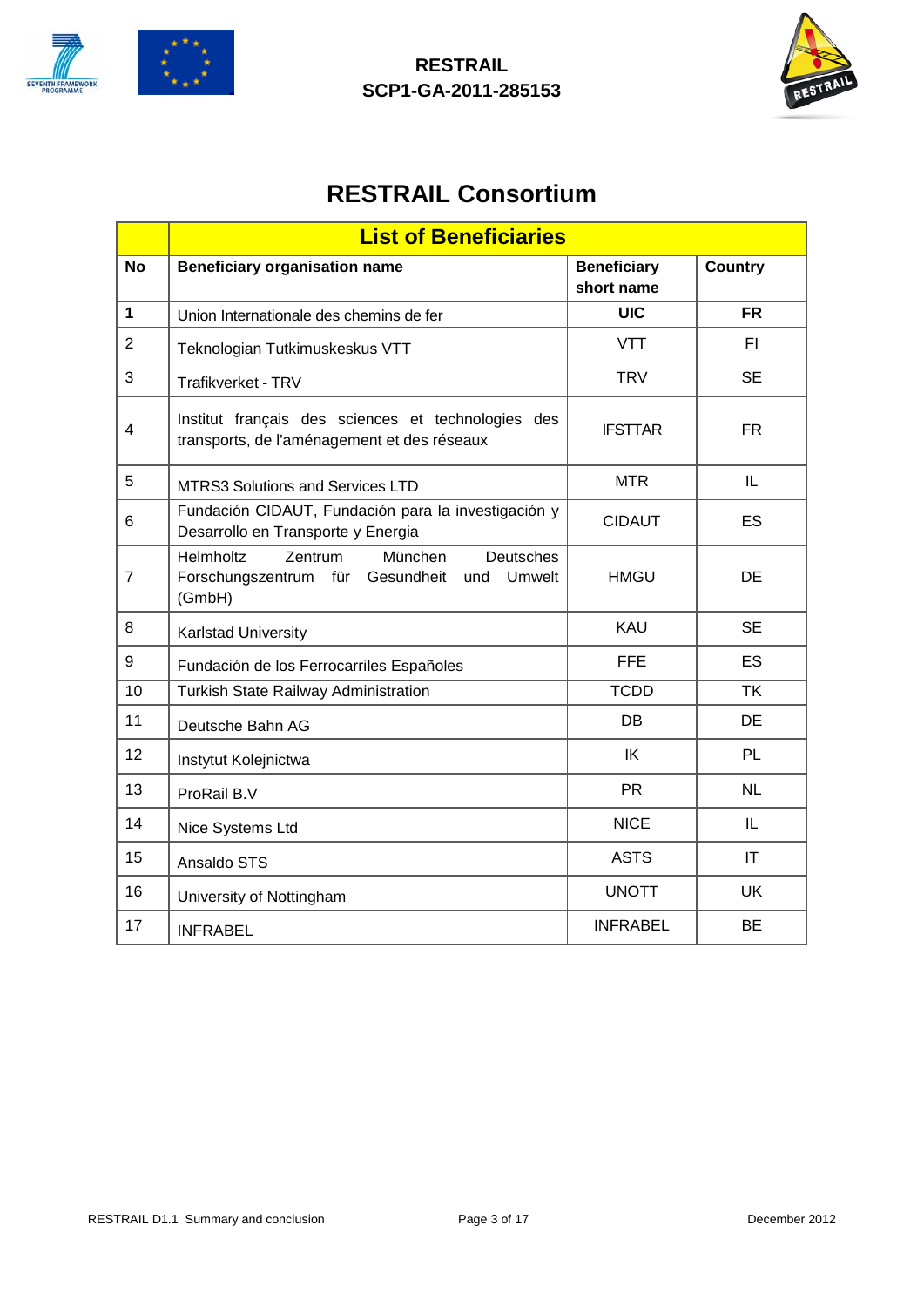



# **Table of contents**

| 3.3 |  |
|-----|--|
|     |  |

No part of this document may be copied, reproduced, disclosed or distributed by any means whatsoever, including electronic without the express permission of the International Union of Railways (UIC), Coordinator of the EU RESTRAIL Project. The same applies for translation, adaptation or transformation, arrangement or reproduction by any method or procedure whatsoever. © RESTRAIL Consortium Member – 2012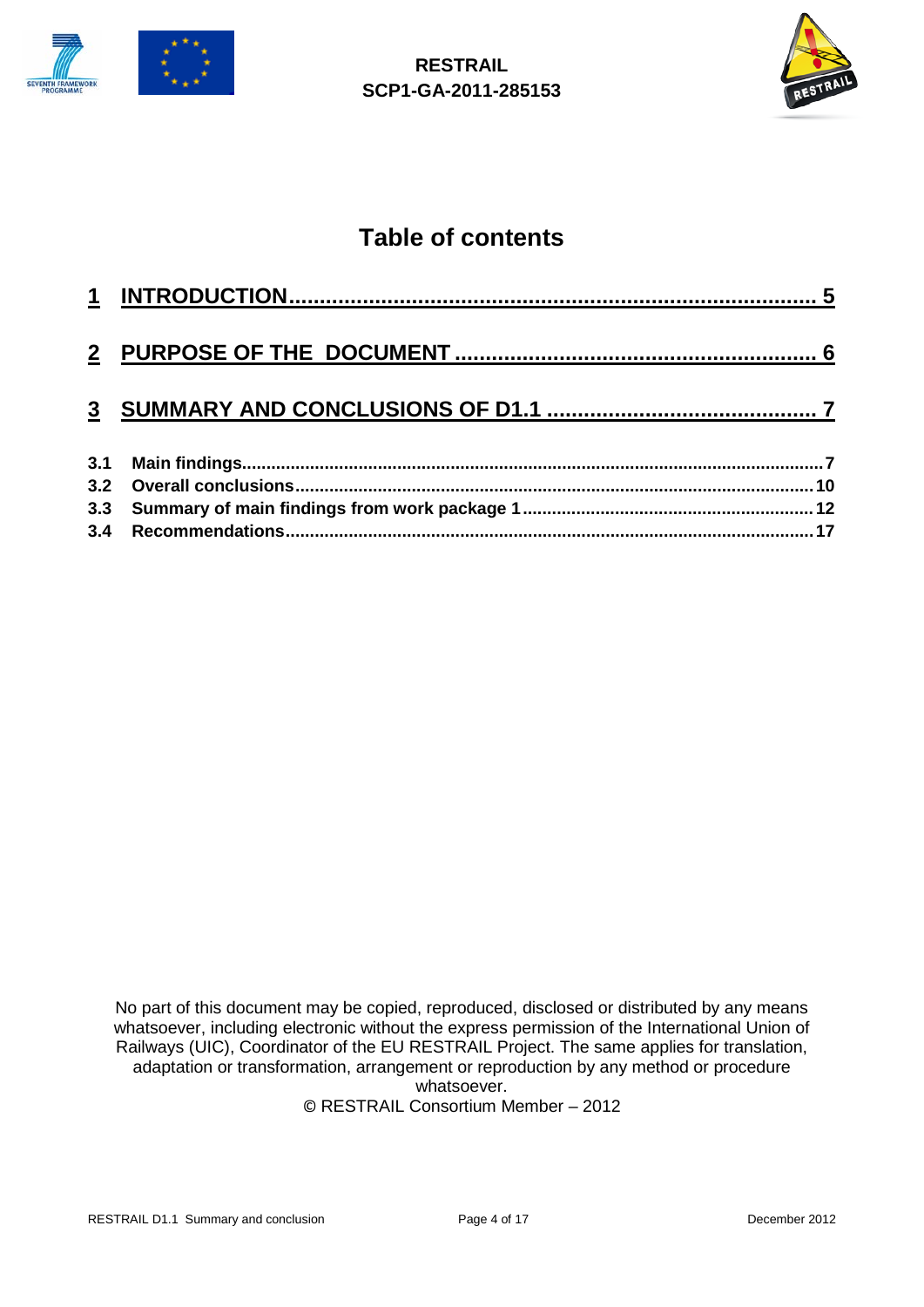



### <span id="page-4-0"></span>**1 INTRODUCTION**

The overall aim of RESTRAIL project is to reduce the occurrence of railway suicides and trespasses on railway property and the costly service disruption these events cause, by providing the rail industry with an analysis and identification of cost-effective prevention and mitigation measures.

Work package 1 (WP1) of RESTRAIL project *Qualitative analysis of suicide and trespass on railways properties* was dedicated to the collection and analysis of data related to railway suicides and trespassing accidents. The work in WP1 resulted in the description of state-of- the art based on literature review, up-to-date statistics on railway suicides and trespassing accidents compiled from different sources, analysis of the consequences of railway suicides and trespassing accidents, and data on the behaviour of victim prior to the incident.

The railway suicides and trespassing accidents analysed by the WP1, are within the context of the European Railway Safety Directive (Directive 2004/49/EC, Annex 1) framework regulation. This set of regulation complements Regulation (EC) No 91/2003 of the European Parliament and of the Council of 16 December 2002 on rail transport statistics.

In 2004 information on safety of the railway system was scarce and not publicly available. Due to that it became necessary to establish a set of common safety indicators (CSIs). The purpose is that all EU Member States can collect information based on common safety indicators (CSIs) in a harmonized way through the annual reports of the National Safety authorities. Those reports are send to the European Railway Agency (ERA), in order to be published in the public safety database ERADIS.

Nevertheless, the WP1 worked with other sources of data. The UIC Safety Database, national databases (railway companies) and specific questionnaires were conducted by the WP1. Generally all of those sources follow the current EU regulatory framework for CSIs.

The information collected in the frame of WP1 served as an input for other work packages. Specifically, the list of potential measures for preventing railway suicides and trespassing accidents together with other gathered information on railway suicides and trespassing accidents was exploited in WP2 (*Assessment of measures targeted to reduce railway suicides*) and in WP3 (*Assessment of prevention measures targeted to reduce railway trespasses*). The suggestions for incident management were exploited in WP4 (*Mitigation of consequences by improving procedure and decision making*). All working papers produced in WP1 were put out for consultation to all WP1 partners.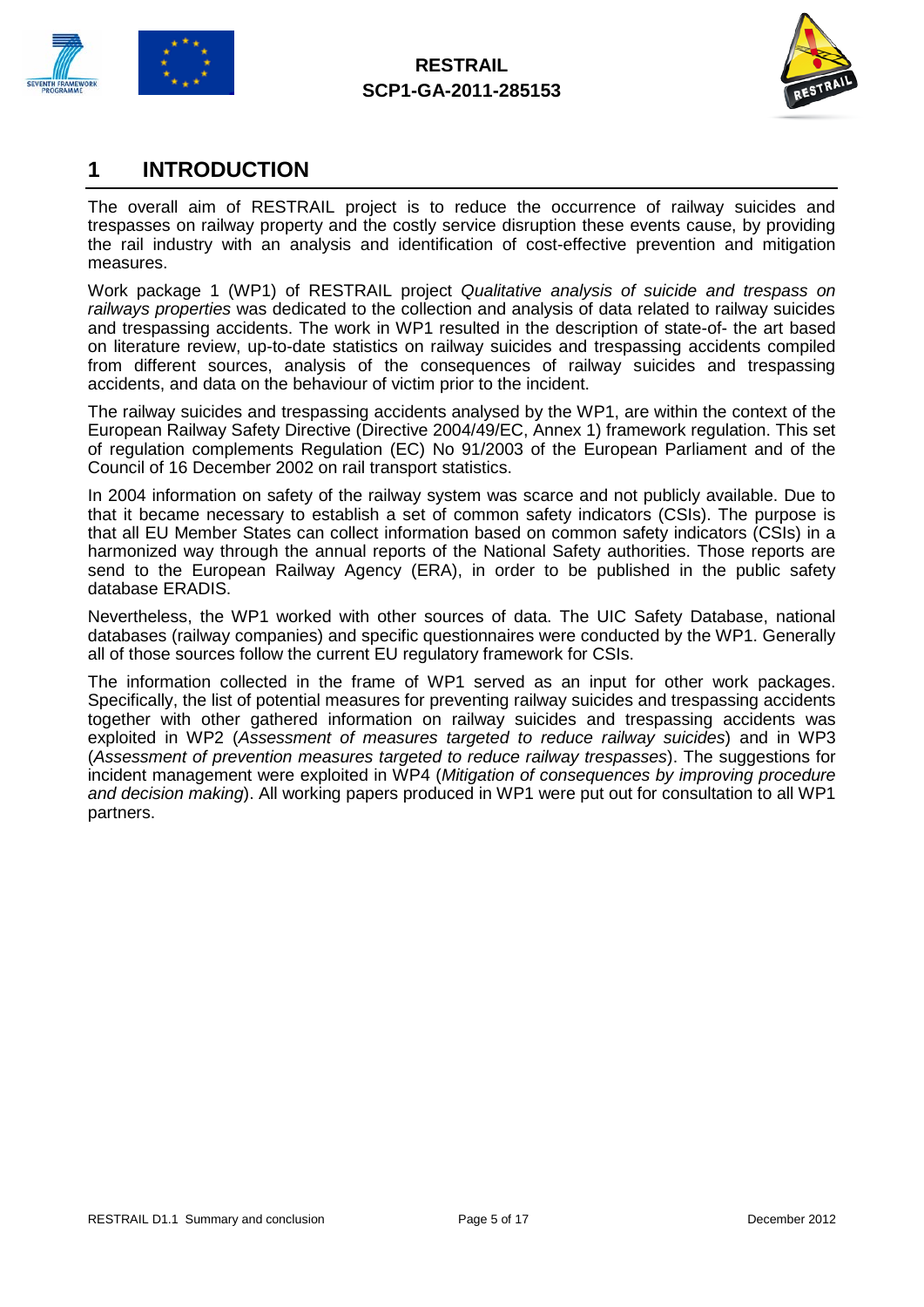



### <span id="page-5-0"></span>**2 PURPOSE OF THE DOCUMENT**

The deliverable D1.1 provide a concise description of research conducted in work package 1 *Qualitative analysis of suicides and trespass on railways properties* and to present the conclusions drawn from the analysis of the collected data. The work resulted in the description of state-of-theart based on literature review, up-to-date statistics on railway suicides and trespassing accidents compiled from different sources, analysis of the consequences of railway suicides and trespassing accidents, and data on the behaviour of victims prior to the incident.

The purpose of this document is to give the summary and conclusion of the deliverable D1.1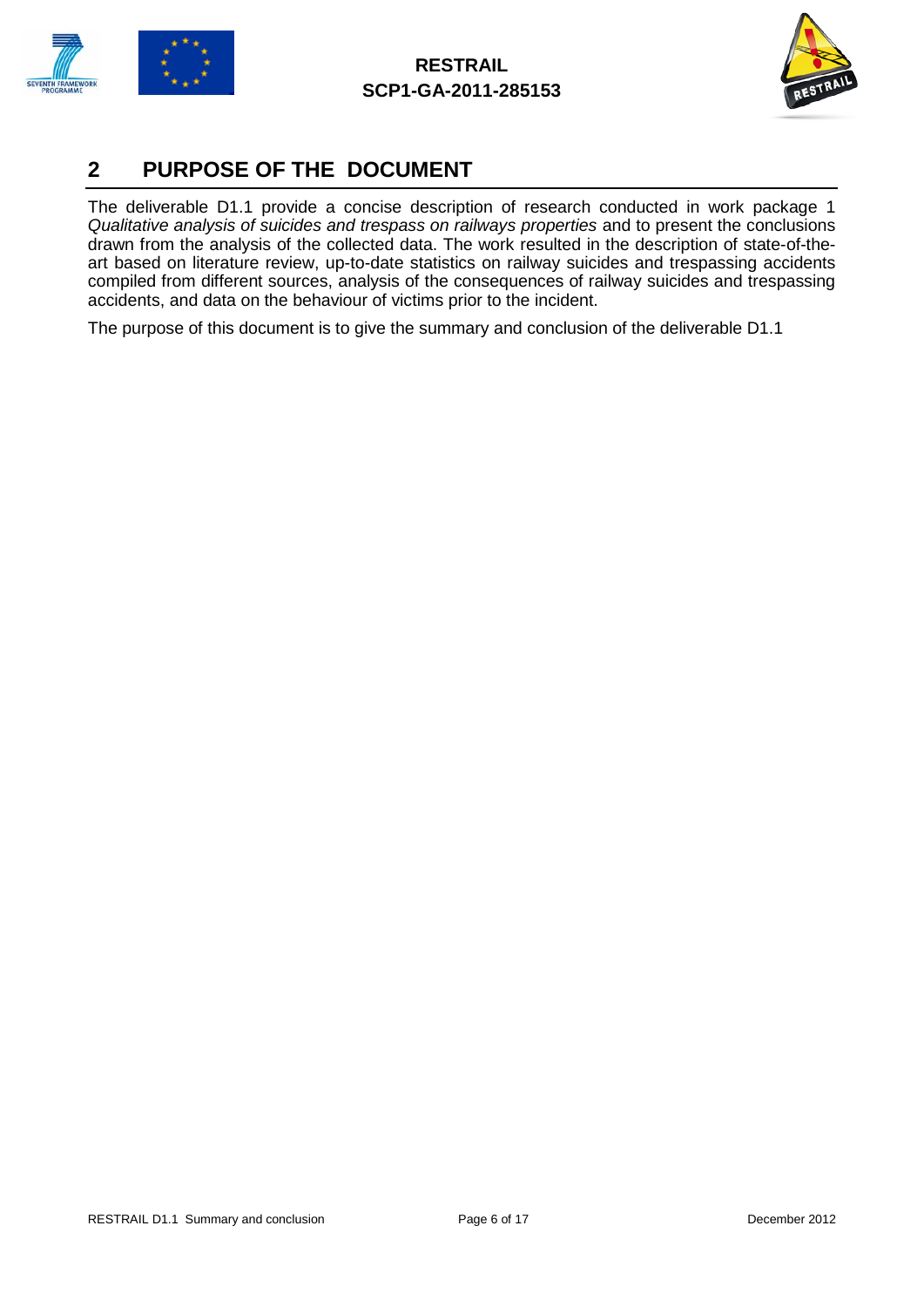



### <span id="page-6-0"></span>**3 SUMMARY AND CONCLUSIONS OF D1.1**

### <span id="page-6-1"></span>**3.1 Main findings**

#### **Literature review**

The literature review was conducted on the basis of around 170 papers concerning railway suicides or trespassing accidents, or closely related themes. The literature was extensively focused on suicide (around 130 papers), or on fatalities at a more general level. Trespassing was treated in around 60 papers. The literature review highlighted the main differences and similarities between railway suicides and trespassing events and discussed the preventive measures. These measures can be applied to both events or be specifically targeted to prevent either railway suicides or trespassing accidents. According to the findings the current studies lack accurate knowledge of motives (the underlying reasons for these actions) and behaviour of people committing railway suicides and people trespassing. Previous studies, for example on railway trespassing, have been mostly based on reported incidents and fatalities, which does not necessarily show the extent of the problem (i.e. the frequency of trespassing) or its characteristics. In addition, the review shows that there is little published research evaluating the efficacy of proposed countermeasures to prevent railway suicides and/or trespassing.

The main differences between the victims of railway suicides and trespassing accidents (in addition to the intentionality of the deed) concern victims' mental health and intoxication. Victims of suicide quite often suffered from mental problems unlike victims of trespassing accidents, whereas trespassers were more often under the influence of alcohol. There were also differences in the behaviour at the moment of the incident. Railway suicides were characterised by victims awaiting trains for some time in the vicinity of the track, whereas trespassing accidents typically occurred to persons who were just crossing the track (e.g. taking a short cut).

#### **Countermeasures**

According to a survey among RESTRAIL partners more than 40 different (partly overlapping) measures for the prevention of railway suicides and trespassing accidents have been implemented in EU Member States as well as ideas for new measures. Most responses came from a small number of countries (especially from Great Britain and Belgium), while no preventative measures was reported from other countries (e.g. France and Poland). The reported measures concerned especially social measures targeting suicides (e.g. national and local prevention programmes, media guidelines), but also different kinds behavioural measures (e.g. posters, information campaigns and education at schools), physical measures (e.g. fencing and landscaping) and technological measures (e.g. video surveillance).

Analysis of the reported measures was not in the scope of this Deliverable. Instead, the results of the survey were forwarded to work packages 2 and 3 for further assessment.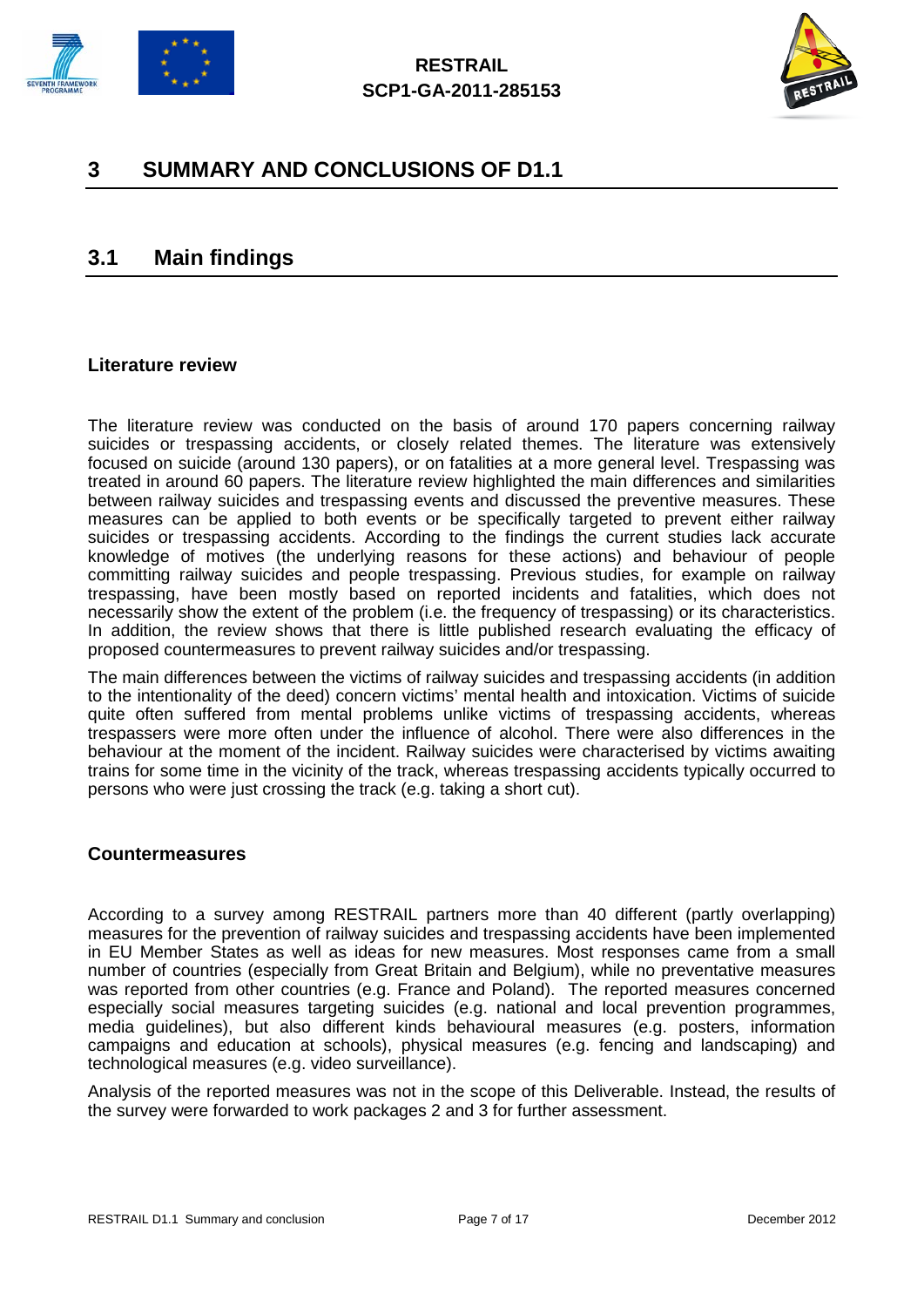



#### **Statistical data**

There are two major international databases concerning railway suicides and trespassing accidents: the ERADIS database maintained by ERA and the UIC safety database. They both focus on serious incidents resulting in fatalities or serious injuries. The main differences between these databases are summarised in Table E.3.

|                                 | <b>ERADIS</b>                 | <b>UIC safety database</b>       |
|---------------------------------|-------------------------------|----------------------------------|
| <b>Suicides</b>                 | Yes                           | Yes                              |
| Attempted suicides              | No                            | Yes                              |
| <b>Trespassing accidents</b>    | Yes                           | <b>Yes</b>                       |
| Data collection                 | Mandatory to EU Member States | Voluntary                        |
| Coverage                        | National level                | UIC member organisations         |
| <b>Definitions</b>              | Uniform                       | Can vary between countries       |
| Access to data                  | Public                        | As a rule limited to UIC members |
| Level of detail                 | Aggregated (annual) data only | Aggregated data + data on        |
|                                 |                               | individual incidents             |
| Data on contributing factors    | No.                           | Yes                              |
| Data on location, date and time | No.                           | Yes                              |

Table E.3. The main differences between ERADIS and UIC Safety Database.

Analysis of the data from the years 2006–2010 revealed that the ERADIS database includes incidents that are not included in the UIC database, and vice versa. When the ERADIS database was supplemented with data that was only in the UIC database, it was estimated that in 2010 the number of railway suicides in Europe was 2,854 and the number of fatalities resulting from trespassing accidents was 782.

According to UIC data in almost all trespassing accidents where the cause was identified the accidents were caused by either pedestrian's lack of attention or non-compliance with national laws and regulations. Furthermore, 65% of trespassing accidents occurred at stations and 35% on open lines. No clear seasonal trends were detected. Trespassing accidents tend to occur after 5 p.m. in the evening.

Some countries collect publicly available data on railway suicides and trespassing accidents that are not included in the ERADIS or UIC databases. In particular, in Great Britain the Rail Safety and Standards Board (RSSB) provide access in the internet to various kinds of useful information.

#### **Detailed incident data**

The detailed incident data was provided by 12 countries, out of which seven countries delivered data concerning individual cases and five countries provided aggregated data. The analysis of detailed incident data showed for example that (a) victims were predominantly males, both for suicides and trespassing accidents, (b) victims were typically between 20 and 59 years of age, (c) railway suicides and trespassing accidents seem to be fairly evenly distributed throughout the year, (d) all weekdays are represented quite evenly, (e) there are no clear seasonal peaks in the frequency of railway suicides and trespassing accidents, (f) most suicides and trespassing accidents occur during the latter half of the day, after noon, (g) suicides and trespassing accidents occurred typically on an open line, i.e. outside stations and marshalling yards, (h) suicides were almost always committed by persons alone, and even in trespassing accidents there were seldom more than one victim, and (j) victims were typically hit by a passenger train.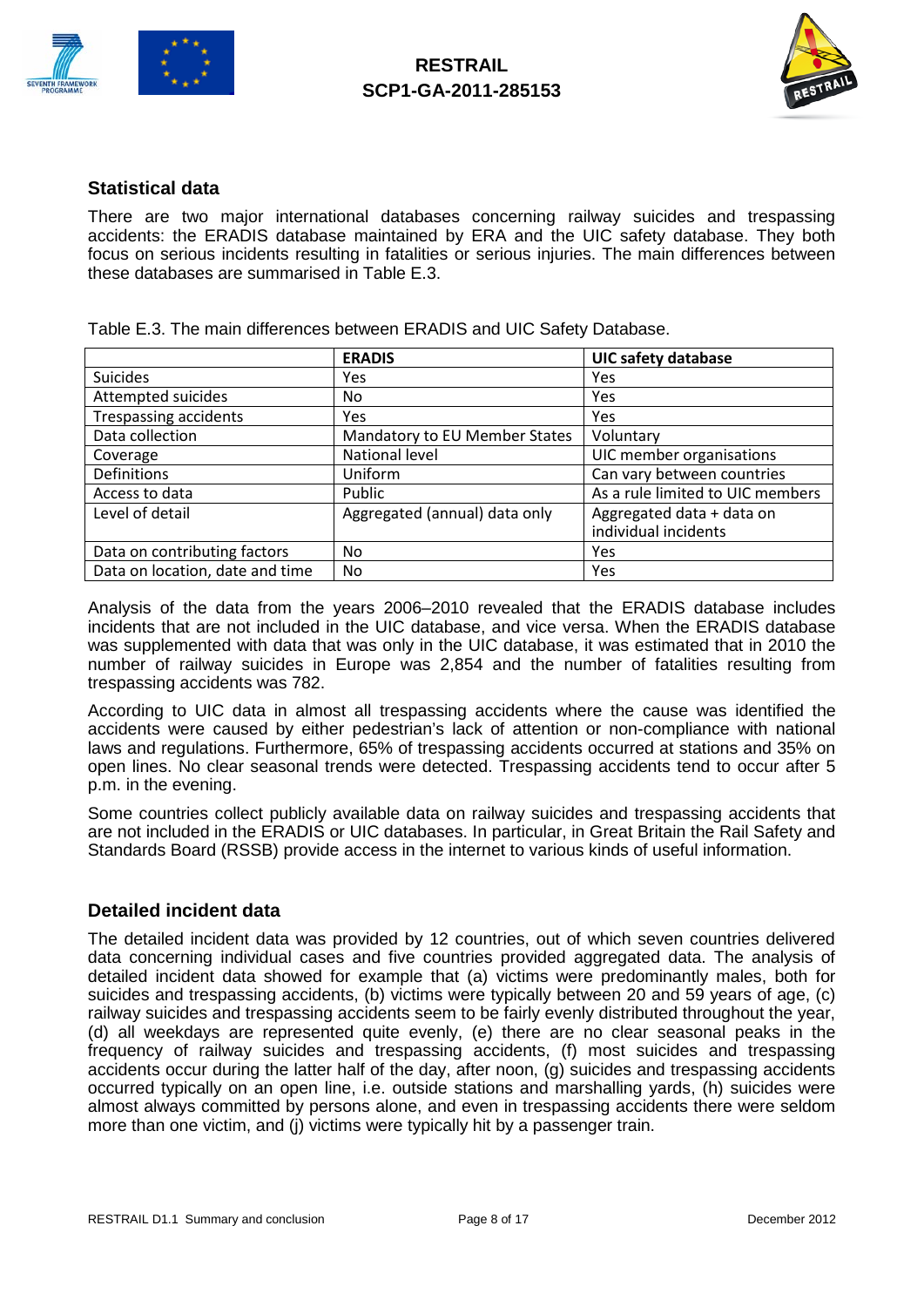



Most of the received information concerned the age, gender, timing of events and locations, whereas little information was received about the access point, mental health and distance from incident location to home or to closest mental hospital. Information regarding the latter variables is usually not easy to find and access because this kind of data is not collected regularly and at best described only in the narrative text of accidents reports.

#### **Investigation of railway suicides and trespassing accidents**

The investigation practices and processes for railway suicides and trespassing accidents vary between countries, even though there are also common elements. The minimum requirements for data collection are set in the Railway Safety Directive, which states that the railway undertakings and infrastructure managers are obliged to report, investigate and analyse accidents, near misses and other dangerous occurrences and to take necessary preventive measures. Although the Railway Safety Directive sets, who should conduct independent investigations of the accidents (aka National Investigation Body – NIB), the level of harmonisation of procedures for investigations, at European level, is not high. The definitions for railway suicides and trespassing accidents are often given in national laws, which are usually harmonised according to the EU legislation stating that suicide is an act to deliberately injure oneself resulting in death, as recorded and classified by the competent national authority. The classification is most often made by the police or a coroner. The objectives of the investigations concern e.g. the decision whether the incident was suicide or not, culpability, contributing factors and collection of statistics.

Railway suicides and trespassing accidents are typically observed first by train personnel, who then inform rescue and investigation organisations. Which organisations are involved in the investigation and their roles vary between countries. In most countries the police are responsible for at least of a part of the investigation. Railway companies or specific investigation bodies can do their own investigations. The collected information usually contains description of the event, location, date and time, but sometimes also e.g. information concerning the victim, injuries and other consequences. The access to the data concerning investigations is typically limited to (part of) the organisation that has collected the data.

#### **Consequences of suicides and trespassing accidents**

Most studies concerning the consequences of railway suicide and trespassing accidents have focused on the emotional and psychological consequences of these events, particularly for train drivers, for whom the effects can be distressing and debilitating. The evidence presented in the literature clearly demonstrates that these events have far reaching consequences for a wide range of actors and agencies within society, first and foremost the victims and their close associates, but also to the railway employees and organization; emergency services; witnesses and passengers. This situation also has wide organizational impacts and financial implications for the railway organization, due to: staff absence and cost of replacement staff; potential impact on the professional capacity of employees; time and costs to develop and implement mitigation and prevention strategies and training; disruption to the service, including cost of delays and cancellations; and the potential damage to the public perception of railways.

One of the key aspects of successfully managing a railway suicide incident or trespassing accident, is effective inter-agency collaboration and communication. This is significant given the diversity of organizations involved in the operation and the very specific and sensitive nature of the event. Within this, clarity regarding each agency´s role and responsibilities is the key. Fluent flow of information and compatible procedures can be promoted by interagency agreements.

A survey among RESTRAIL partners revealed that countries typically collect data on the consequences of railway accidents caused by suicide and/or trespassing. The most commonly collected data concerns the delays caused (duration, frequency, trains affected) and the damage to humans (number and type of victim and severity of injury). Access to impact data is often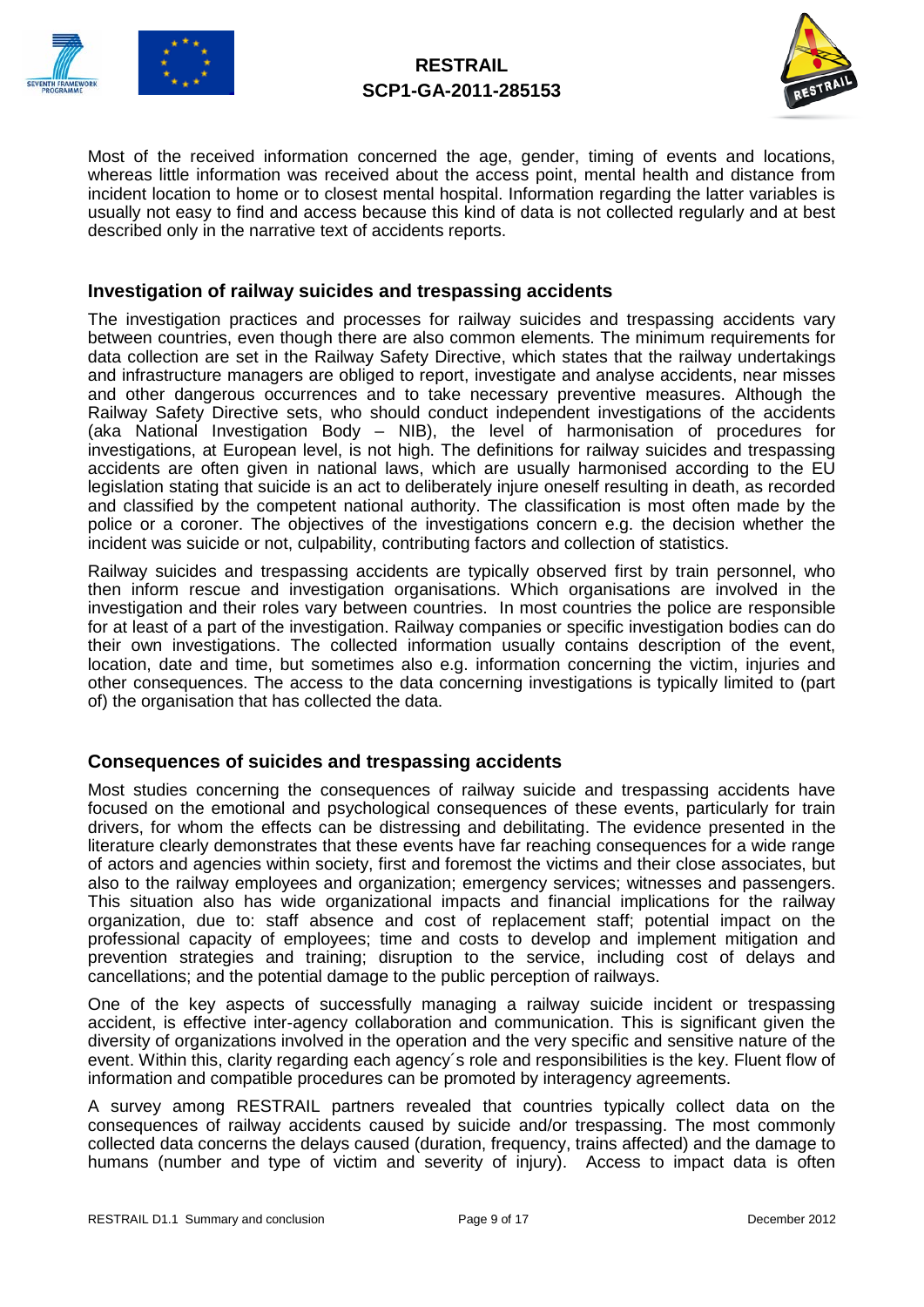



restricted to internal railway company use. In addition, countries typically have guidelines and procedures for managing the consequences of railway suicide and trespassing accidents. These relate most closely to the handling of the immediate consequences of an accident or incident (re: information flow, actors, responsibilities) rather than procedures for managing the wider consequences of such events. The main lead agent is the infrastructure manager with the police and rescue services also taking an important role in coordinating the post incident / accident operation.

Delays and cancellations resulting from suicides and trespassing have financial implications for the railway companies and cause inconvenience to passengers. One of the factors that affect the length of delay is the speed of the emergency service to intervene, which in turn is influenced by the accessibility of the accident / incident location.

Measures reported to mitigate the consequences of these accidents/incidents focussed more on preventing suicides and trespasses on railway property rather than the mitigation arrangements of such an event.

#### **Behavioural data**

The behavioural data collected concerned existing documentation and company records, but also four new studies of behaviour in railway suicide and trespass context. The results of these new studies add to what is known currently about behaviours leading up to incidents of suicide and trespass. However, there is still an incomplete understanding of behaviours. The conducted studies were exploratory and there is a need for more data collection and analysis.

On a more positive note, the findings suggest that there are opportunities for prevention. The results suggest for example that the industry may need to consider how it can engage more effectively with external organisations and the public who are using the railway, in further efforts to understand and respond with empathy to these complex issues of railway suicides and trespass.

### <span id="page-9-0"></span>**3.2 Overall conclusions**

#### **New comprehensive approach**

The work reported in this Deliverable is the first attempt to collect information on railway suicides and trespassers together, from a broad range of countries and data sources. The literature review conducted in this work package analysed railway suicides and trespassing accidents, their differences and similarities and at the end combined all the knowledge into one document.

The other tasks of this work package collected and analysed statistical and detailed incident data, investigation practices, information on the consequences of incidents and behaviour of victims. This is the first time that this information has been collected and analysed together from a variety of European countries to provide an extensive picture of the situation. The conducted literature review provided additional input to this discussion by collecting large amount of information in addition to the data collected from European railway organisations. Therefore, the collected data and the results received in this work package provide valuable input to railway community.

#### **Sources, contents and accessibility of data**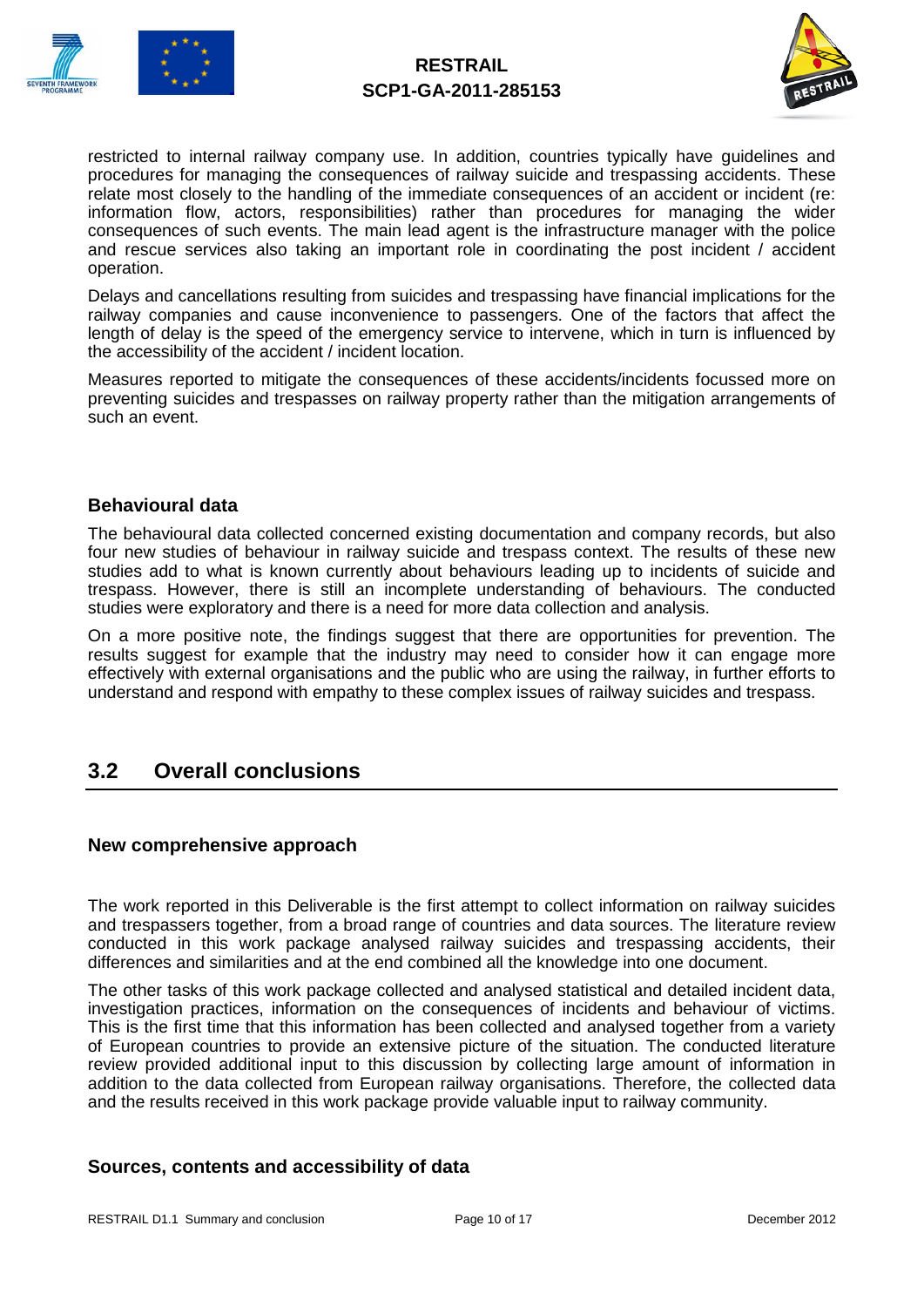



The statistical data concerning railway suicides and trespassing accidents was collected mainly from two international databases, which are the ERADIS database maintained by ERA and the UIC safety database. ERA provides a good database for follow-up of general development of railway suicides and trespassing accident on European and national levels, but lacks data on individual incidents and provides little information on contributing factors. UIC data complements the information provided by ERA, and contains information on contributing factors (even though the categorisation of causes tends to focus on factors that are beyond the influence of railway IM's and undertakings). Access to UIC database is normally limited to UIC members.

Project partners also collected data from their country and UIC from their member organisations concerning detailed incident data, preventative measures, investigation of railway suicides and trespassing accidents, consequences of incidents and behaviour of victims prior to incident. The aim was to find out what kind of relevant data is collected in different countries (in addition to the data that is included either in the ERA or UIC databases) and use it to deepen the knowledge on railway suicides and trespassing accidents. It became clear that the level of publicity and the level of detail of existing data vary significantly by country. For example, the results concerning the consequences of incidents reveal that all countries, to some extent, monitor data on consequences (encompassing railway suicide and trespassing), but it also highlighted that this data is not always collected systematically or disaggregated by incident type. The research also highlighted that this data may be confidential and therefore not necessarily available except by permission of data owner, which is typically infrastructure manager or railway undertaking.

The conducted literature review showed that detailed incident data provides valuable input to the discussion of railway suicides and trespasses in European level. The survey among RESTRAIL partners revealed that information on these events can be found from several European countries, but was not available to be included in the literature review since the data is not often analysed and made publicly available to the scientific community and to interested parties. However, on the other hand, the literature review provides valuable input especially concerning the pre-crash behaviour, illness and mental health of the victims. This is the information that is often described in the narrative text of accident reports, or requires additional interviews and thus the information is not often readily classified and easily accessible and thus not provided by our partners in detailed incident data collection.

#### **Countermeasures**

The results reported in this Deliverable will be further exploited in work packages 2 (Assessment of measures targeted to reduce railway suicides) and 3 (Assessment of prevention measures targeted to reduce railway trespasses). Therefore, it is not the main aim of this work package to draw conclusions on the effectiveness of different measures to prevent railway suicides and trespasses. The work on countermeasures was limited to literature review and a survey among RESTRAIL partners about measures used for the prevention of railway suicides and trespassing accidents.

It became clear from the literature review that little published research is available about the efficacy of different kinds of measures to prevent these events. Results from the RESTRAIL project will shed more light to the issue. It seems clear, however, that because of lack of data only rough estimates of the efficacy of different countermeasures can be derived. Therefore it is most important that in future countermeasures will be implemented in a way that enables reliable estimation of its effects, either in terms of suicides or trespassing accidents avoided or changes in target group behaviour that precedes these incidents. The results of the literature review suggest that railway suicide and trespassing related behaviour tends to be specific to location and/or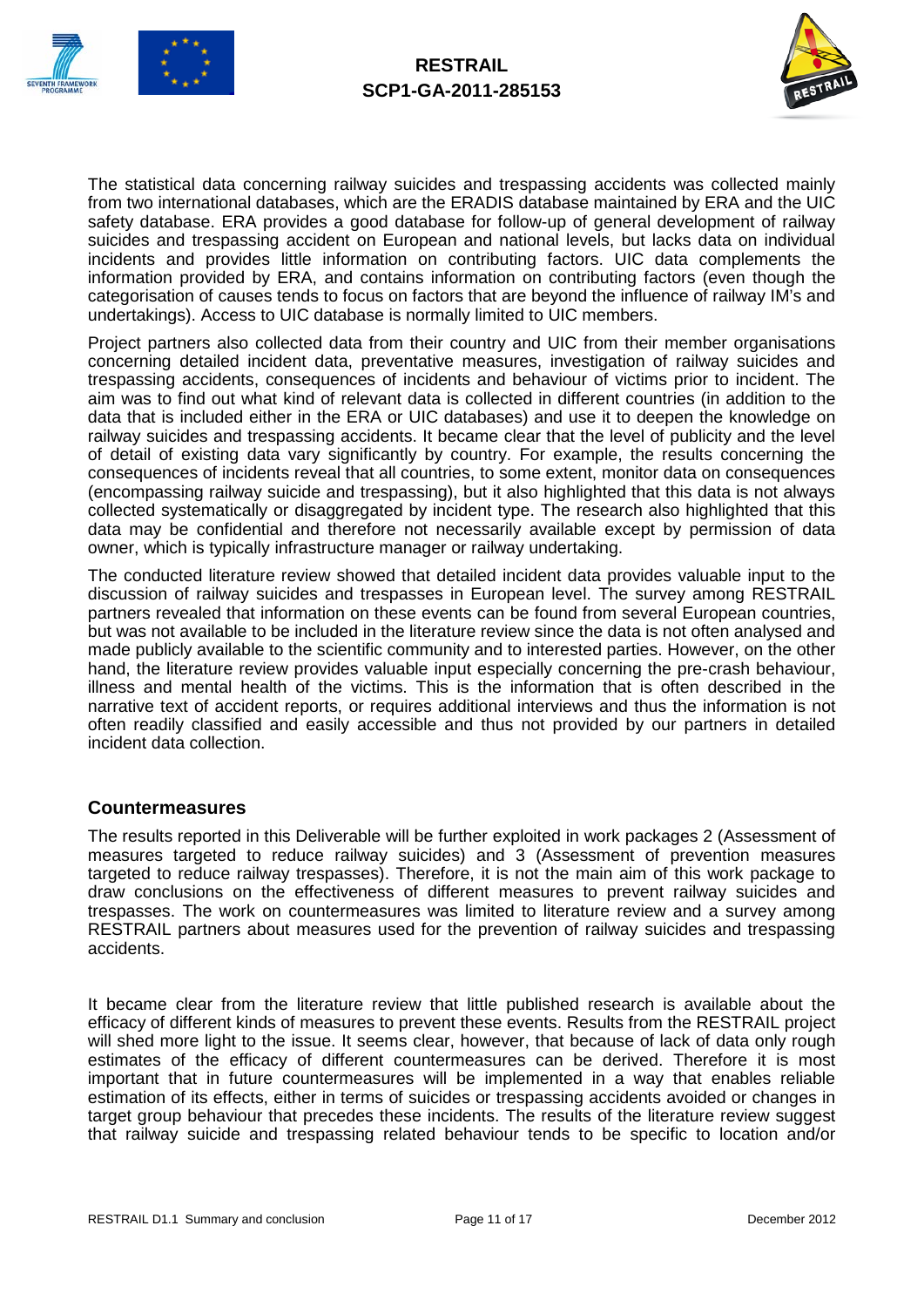



country and thus special attention should also be paid to evaluation of the applicability of identified measures to different railway and cultural environments.

### <span id="page-11-0"></span>**3.3 Summary of main findings from work package 1**

The summary main findings of work package 1 are presented in Tables E.4–E.7. Table E.4 presents the knowledge gained from different tasks in this work package, Table E.5 presents how the information can be used in the future, Table E.6 indicated the identified gaps in collected data and Table E.7 provides solutions to fill these gaps in the future.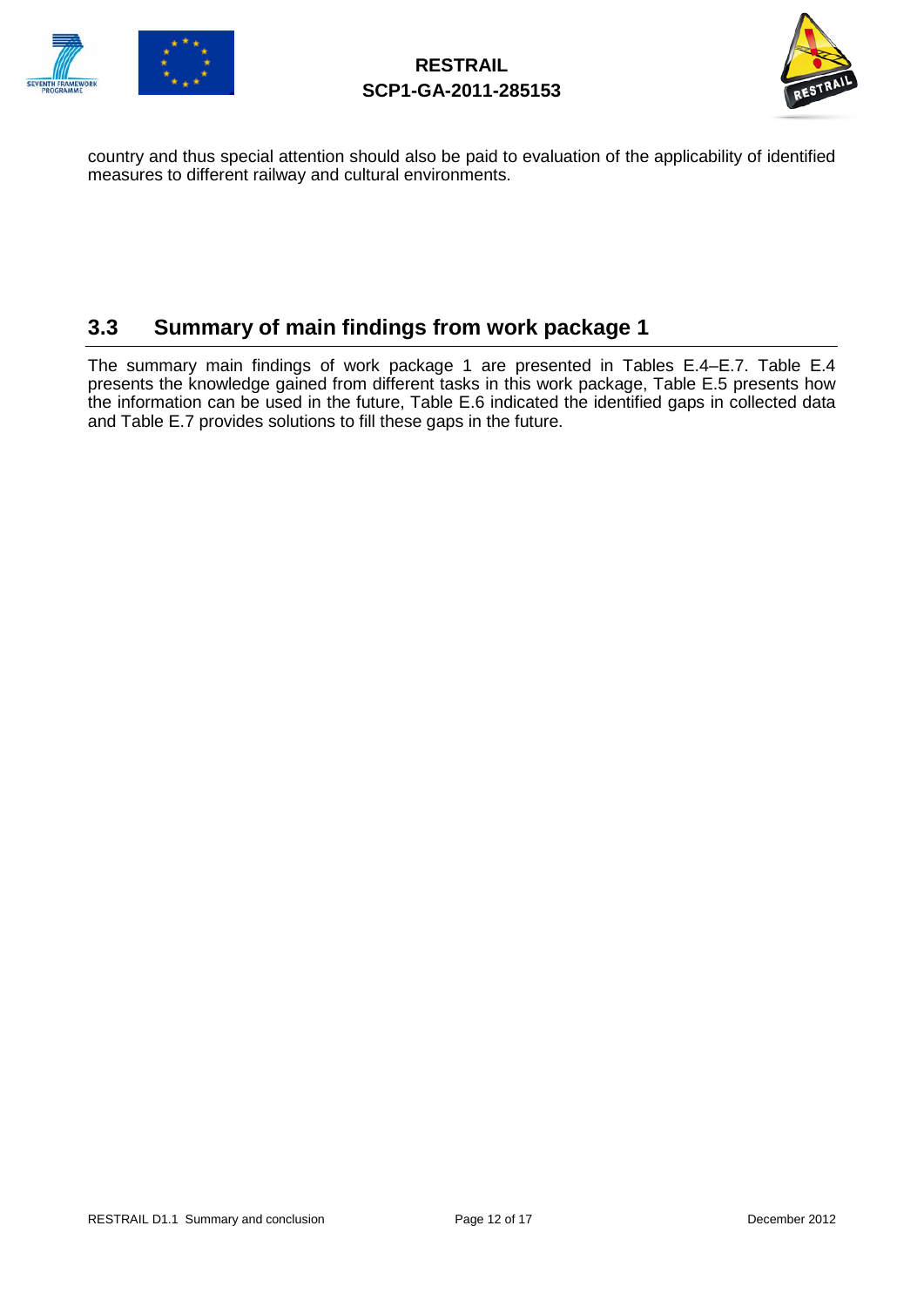



### Table E.4. Knowledge gained from different tasks in work package 1.

| <b>Types of data from</b><br>different tasks in WP1 | What have we got? What does this tell us about the problem?                                                                                          |
|-----------------------------------------------------|------------------------------------------------------------------------------------------------------------------------------------------------------|
| State of the art -                                  | - Definition of suicide and trespassing accidents                                                                                                    |
| Literature                                          | - Description of when and where these events occur                                                                                                   |
|                                                     | - Data on gender and age of the victim; victim's level of intoxication and any illnesses                                                             |
|                                                     | - Some information about pre-crash-behaviour                                                                                                         |
|                                                     | - Data about mortality rates, consequences, classification of train-pedestrian collisions,                                                           |
|                                                     | method choice                                                                                                                                        |
|                                                     | - Information on prevention                                                                                                                          |
| Incident data-                                      | - Two international databases: ERADIS and UIC Safety Database                                                                                        |
| Statistical data                                    | -87% of railway related fatalities concern suicides and trespassing accidents                                                                        |
|                                                     | - UIC Safety database contains information on individual trespassing accidents;                                                                      |
|                                                     | information e.g. on cause, locations, date and time                                                                                                  |
|                                                     | - Little publicly available data from national sources, except from GB                                                                               |
|                                                     | - Railway companies seem reluctant to publish statistics. Possible reasons for this                                                                  |
|                                                     | reluctance may be that a) it is considered bad for the image, and b) railways are hardly                                                             |
|                                                     | ever legally responsible for the events.                                                                                                             |
| Incident data - detailed<br>data                    | - Description of data on railway suicides and trespassing accidents collected from<br>national sources, which are not normally open to public        |
|                                                     | - Data on individual events from 7 countries, aggregated data from 5 countries;                                                                      |
|                                                     | information concerning 23 variables                                                                                                                  |
|                                                     | - The availability and content of detailed incident data varies between countries (both                                                              |
|                                                     | concerning the included years and variables)                                                                                                         |
|                                                     | - Most information concerning the age, gender, timing of events and location                                                                         |
| Investigation of railway                            | - Minimum requirements for data collection are set in the Railway Safety Directive                                                                   |
| suicides and trespassing                            | - Further details of accident investigation vary between counties                                                                                    |
| accidents                                           | - The collected information usually contains description of the event, location, date and                                                            |
|                                                     | time, but sometimes also e.g. information concerning the victim, injuries and other                                                                  |
|                                                     | consequences                                                                                                                                         |
| Consequences of suicide                             | - The access to the data concerning investigations is limited<br>- Most important impacts recorded by railways: cost of death and serious injury and |
| and trespass                                        | delays and cancellations                                                                                                                             |
|                                                     | - Small number of existing studies, most focusing on psychological consequences for                                                                  |
|                                                     | train drivers                                                                                                                                        |
|                                                     | - Material and environmental damage less significant costs                                                                                           |
|                                                     | - Wider impacts include consequences for drivers and health and safety issues.                                                                       |
|                                                     | - Differences in cost estimates by country                                                                                                           |
|                                                     | - The results do not indicate an impact on reputation of the industry or rail organization                                                           |
|                                                     | - Access to impact data is often restricted to internal railway company use                                                                          |
|                                                     | - Measures to mitigate the consequences focus on prevention                                                                                          |
|                                                     | - Psychological support measures in place for train drivers                                                                                          |
| Behaviours of                                       | - Limited detail in the literature                                                                                                                   |
| trespassers and persons                             | - Reasons for collecting behavioural information - to ascertain intention, to enable early                                                           |
| contemplating suicide                               | interventions                                                                                                                                        |
|                                                     | - Evidence from four countries in new studies on behaviours                                                                                          |
|                                                     | - Descriptions of behaviours, which are potentially observable at different points in time.                                                          |
|                                                     | - There is evidence of success in intervening on the basis of suspicious behaviours                                                                  |
|                                                     | - More evidence on characteristics of trespassers and the frequency of trespassing in                                                                |
|                                                     | specific locations                                                                                                                                   |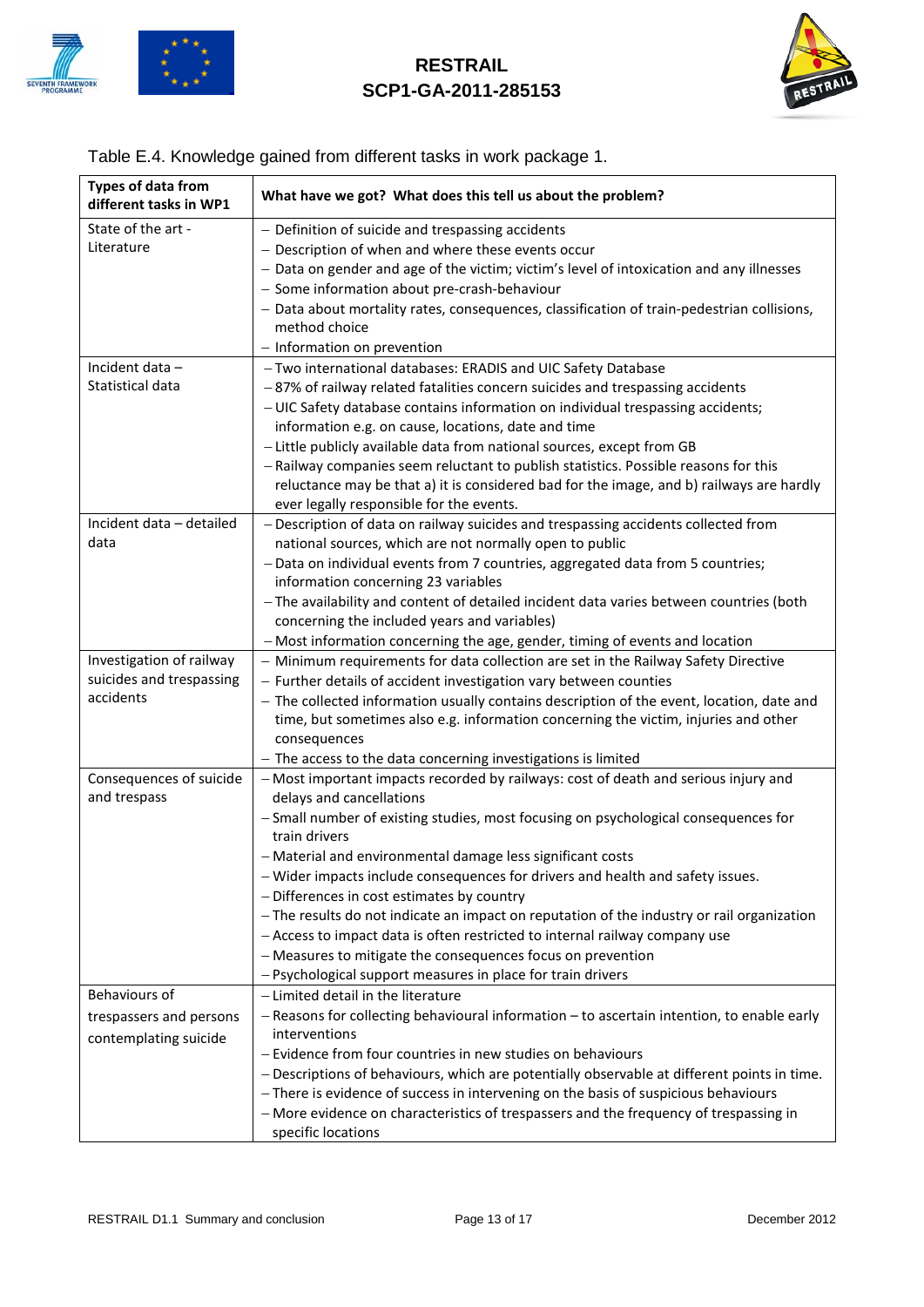



### Table E.5. The exploitation of collected data.

| <b>Types of data from</b><br>different tasks in WP1               | How can we use this in the future?                                                                                                                                                                                                       |
|-------------------------------------------------------------------|------------------------------------------------------------------------------------------------------------------------------------------------------------------------------------------------------------------------------------------|
| State of the art -                                                | - Description of the event exist from several countries; lessons can be learned                                                                                                                                                          |
| Literature                                                        | - Learning who is trespassing and which locations attract people to trespass in the<br>railway environment<br>- Learning from efforts/strategies about prevention of train-pedestrian accidents that<br>are developed                    |
| Incident data -                                                   | - Aggregated ERADIS database provides reliable data on the scope of the problem                                                                                                                                                          |
| Statistical data                                                  | - Valuable information to have a general picture of the problem in European level; raise<br>awareness of the problem to initiate preventative measures<br>- Monitor development in EU countries                                          |
| Incident data - detailed<br>data                                  | - The analysis brought together a broad range of data from across Europe; enables<br>lessons to be learned from other countries                                                                                                          |
| Investigation of railway<br>suicides and trespassing<br>accidents | - Description and summary of investigation practices and processes; enables learning<br>from practices used in other countries                                                                                                           |
|                                                                   | - Detailed information on railway suicides and trespassing accidents in EU countries is<br>fragmented and incomplete. The collected (and published) information offers only<br>limited support for the use of effective countermeasures. |
| Consequences of suicide<br>and trespass                           | - Help to develop measures to prevent railway suicides and trespassing and mitigation of<br>the consequences of these events                                                                                                             |
|                                                                   | - Data can also be used to evaluate the effectiveness of the prevention and mitigation<br>measures implemented                                                                                                                           |
|                                                                   | - Develop studies in which limitations of results are addressed                                                                                                                                                                          |
|                                                                   | - Use the methodology as a model for wider studies                                                                                                                                                                                       |
| Behaviours of                                                     | - Use successful parts of the methodology as a model for wider studies                                                                                                                                                                   |
| trespassers and persons                                           | - Can be used to develop interventions in response to specific behaviours                                                                                                                                                                |
| contemplating suicide                                             | - Learn as many lessons as possible from successful interventions. Use the positive<br>examples to inspire others.                                                                                                                       |
|                                                                   | - Prevention in specific locations                                                                                                                                                                                                       |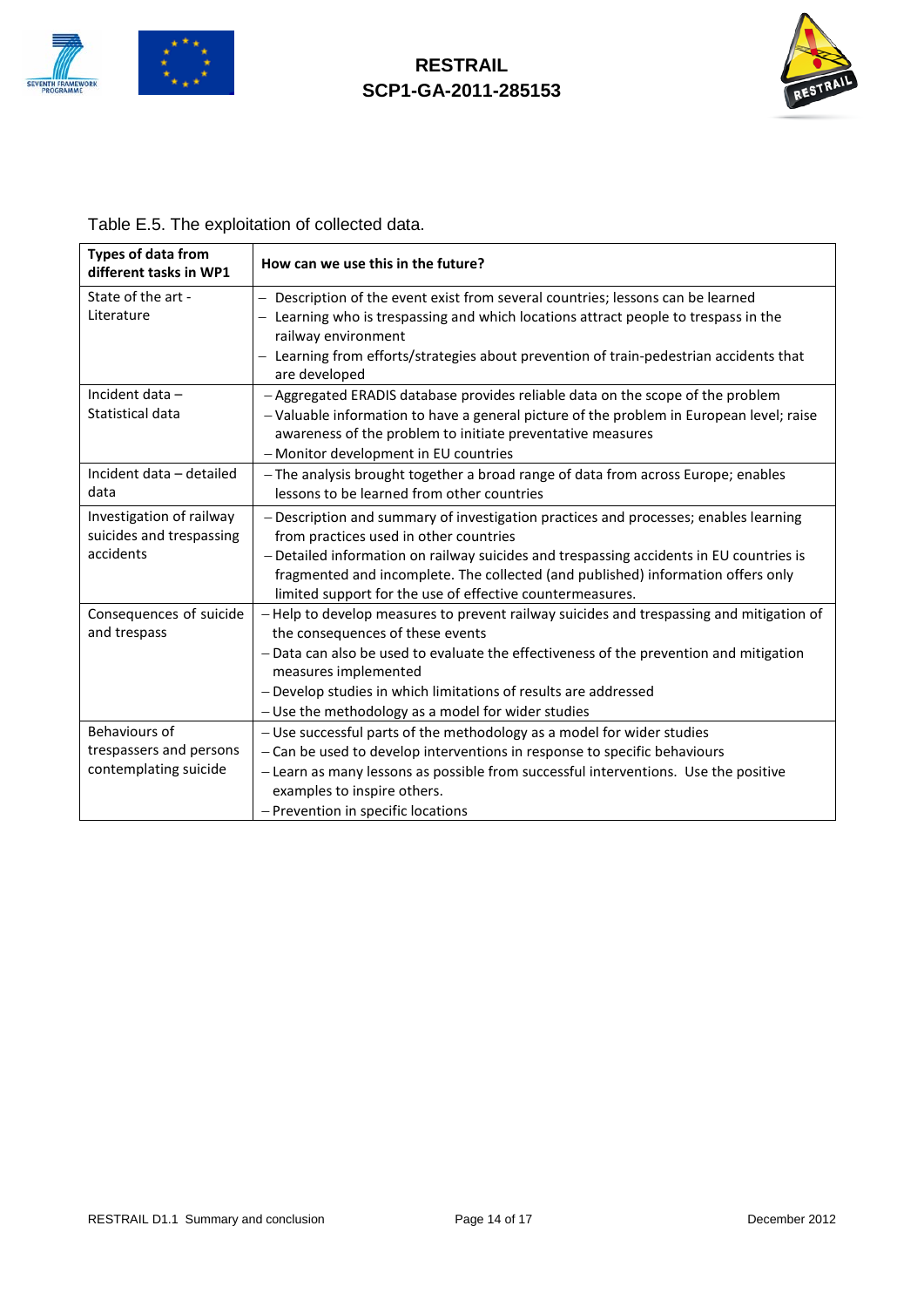



| <b>Types of data from</b><br>different tasks in WP1 | Where are the gaps? What else do we need to know?                                          |
|-----------------------------------------------------|--------------------------------------------------------------------------------------------|
| State of the art -                                  | - There are gaps concerning knowledge on how the victims act and why they choose the       |
| Literature                                          | railway as a place to commit suicide                                                       |
|                                                     | - There is lack of information about the location characteristics and closeness to home or |
|                                                     | hospitals etc.                                                                             |
|                                                     | - It's important to know more about the victims pre-crash-behaviour                        |
|                                                     | - Little published research on efficacy of different kinds of measures to prevent railway  |
|                                                     | suicides and trespassing accidents                                                         |
| Incident data-                                      | - Limited information on contributing factors                                              |
| Statistical data                                    | - Limited representativeness of UIC Safety Database                                        |
|                                                     | - No individual data available on railway suicides and attempted suicides                  |
|                                                     | - Access to UIC Safety Database is limited to UIC members                                  |
|                                                     | - Lack of data on attempted suicides in ERADIS                                             |
|                                                     | - Lack of data on individual incidents in ERADIS                                           |
| Incident data - detailed                            | - Little information on pre-crash behaviour, illness, mental health of victims, details of |
| data                                                | location; this information is often in narrative text of accident reports and thus not     |
|                                                     | readily classified and easily accessible                                                   |
|                                                     | - Little information on the frequency of trespassing and locations in which trespassing    |
|                                                     | occurs                                                                                     |
|                                                     | - No common process for the collection of data on contributing factors so that the data    |
|                                                     | would serve the development and implementation of preventative measures                    |
| Investigation of railway                            | - Lack of uniform investigation and reporting processes for railway suicides and           |
| suicides and trespassing                            | trespassing accidents                                                                      |
| accidents                                           | - The requirements for data collection include mainly aggregated data such as total and    |
|                                                     | relative numbers of yearly events                                                          |
| Consequences of suicide                             | - There is an incomplete understanding of the consequences of suicides and trespass:       |
| and trespass                                        | economic, material, environmental, services, passengers, railway reputation and wider      |
|                                                     | impacts                                                                                    |
|                                                     | - Relation with wider societal and human impacts                                           |
|                                                     | - Wider examples of mitigation measure (e.g. supporting cross agency working; health       |
|                                                     | and safety during and after incident)                                                      |
| Behaviours of                                       | - It can be difficult to identify some at-risk behaviours from other normal behaviours at  |
| trespassers and persons                             | stations. There is an incomplete understanding of the behaviours that indicate risk of     |
| contemplating suicide                               | subsequent incidents.                                                                      |
|                                                     | - How can this knowledge be applied to new situations and contexts?                        |

### Table E.6. The identified gaps in collected data.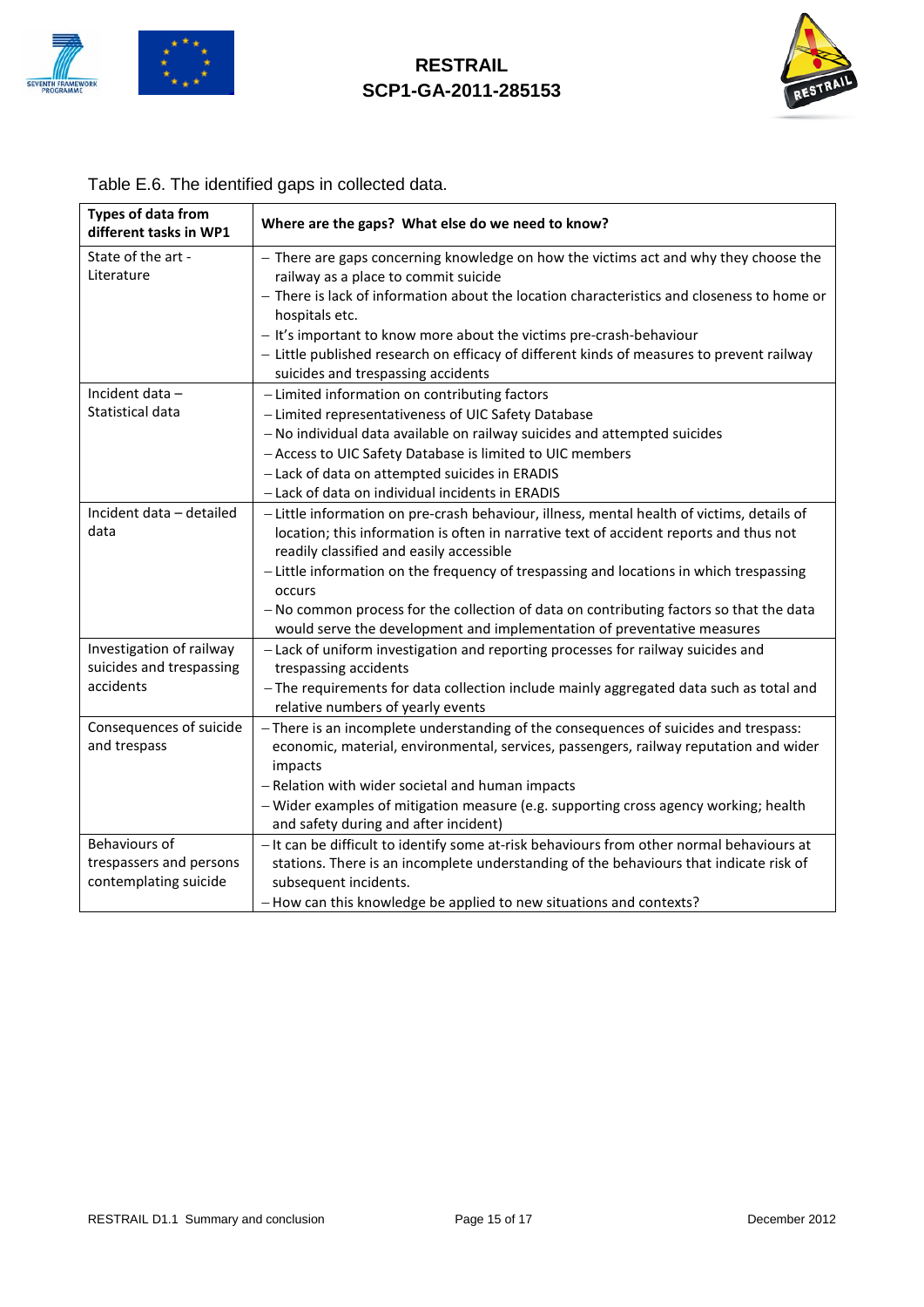



| <b>Types of data from</b><br>different tasks in WP1                      | How can we fill these gaps? What are the steps needed achieve this?                                                                                                                                                                                                                                                                                                                                                                                                                                                                                                                                                                                                                                                      |
|--------------------------------------------------------------------------|--------------------------------------------------------------------------------------------------------------------------------------------------------------------------------------------------------------------------------------------------------------------------------------------------------------------------------------------------------------------------------------------------------------------------------------------------------------------------------------------------------------------------------------------------------------------------------------------------------------------------------------------------------------------------------------------------------------------------|
| State of the art -<br>Literature                                         | - Use information about victim and incident location. See how it correlates with locations<br>of schools, hospitals and caring institutions/residential homes.<br>- Challenge the accident investigators to collect more information about what they see<br>and react on at the accident scene. Can they determine how the victim has reached the<br>track?<br>- Future countermeasures should be implemented in a way that reliable estimation of<br>effects is possible<br>- Promotion of publication of results from studies and experiments in scientific<br>publications                                                                                                                                            |
| Incident data-<br>Statistical data                                       | - The access to relevant databases should be enabled and facilitated<br>- The establishment of European database for detailed incident data from national<br>sources should be supported                                                                                                                                                                                                                                                                                                                                                                                                                                                                                                                                 |
| Incident data - detailed<br>data                                         | - Cooperation between organisations involved in investigations to enable exchange of<br>documented information on the incident; explore possibilities to classify some<br>information<br>- Development of European wide guidelines for collection of detailed incident data<br>- Systematic collection of data on the frequency of trespassing<br>- Increased foci on the development and implementation of effective preventative<br>measures irrespective of culpability issues                                                                                                                                                                                                                                        |
| Investigation of railway<br>suicides and trespassing<br>accidents        | - Development and adoption of investigation methodology that would cover all potential<br>contributing factors in a way that would enhance the use of effective countermeasures<br>of different kinds<br>- Making the results of studies on railway suicides and trespassing accidents available to<br>the interested parties more widely, especially to those working in the railway sector                                                                                                                                                                                                                                                                                                                             |
| Consequences of suicide<br>and trespass                                  | - Raise awareness in the railways companies on the importance of collecting data on<br>accidents/incidents (e.g. use of data in decision making and CBA, particularly relevant<br>in current economic climate)<br>- Develop studies in which limitations of data are addressed<br>- Broader consultation with experts and groups (e.g. police; rescue; health and social<br>services; voluntary organisations)<br>- Identify and develop best practice case studies of consequence mitigation measures in<br>different countries / organisations.<br>- Implementation of EU legislation on safety performance data and economic impact<br>assessment, and common methodologies to calculate economic impact of accidents |
| <b>Behaviours of</b><br>trespassers and persons<br>contemplating suicide | - Analysis of larger samples of pre-existing documents or other sources (databases /<br>CCTV recordings)<br>- Broader consultation with experts<br>- Raise awareness in employees and the wider public, to promote earlier interventions                                                                                                                                                                                                                                                                                                                                                                                                                                                                                 |

### Table E.7. The solutions to fill the identified gaps in the future.